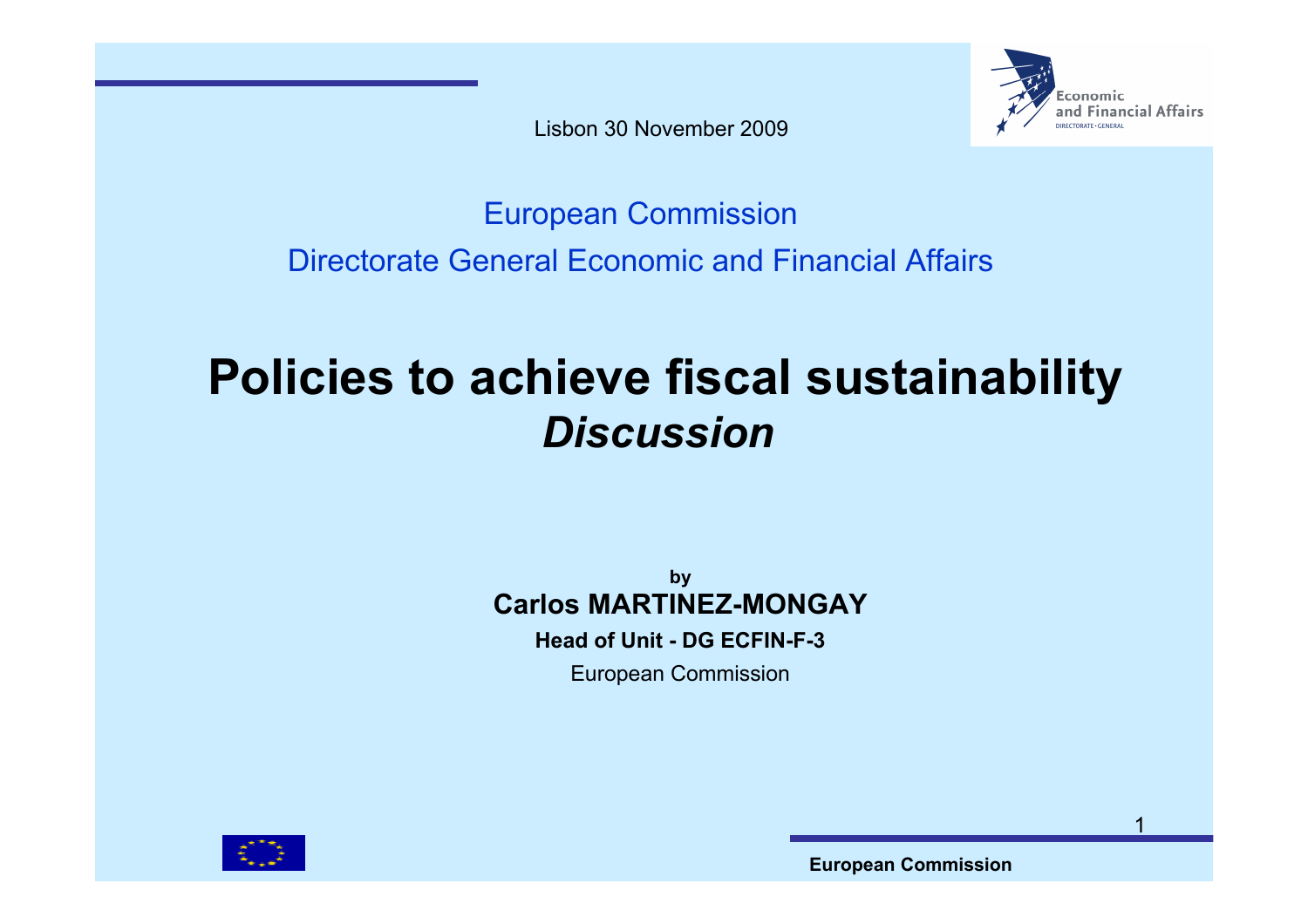

# FISCAL SUSTAINABILITY

- • Portugal appears to be at **medium risk** with regard to the fiscal sustainability.
- • The long-term budgetary **impact of ageing** is lower than the average in the EU.
- • **Pension reforms** expected to contain the increase in pension expenditure.
- • **High debt ratio**: it could go over 90% of GDP in 2011
- • **Current fiscal position** is a cause of concern



Source: Sustainability Report 2009

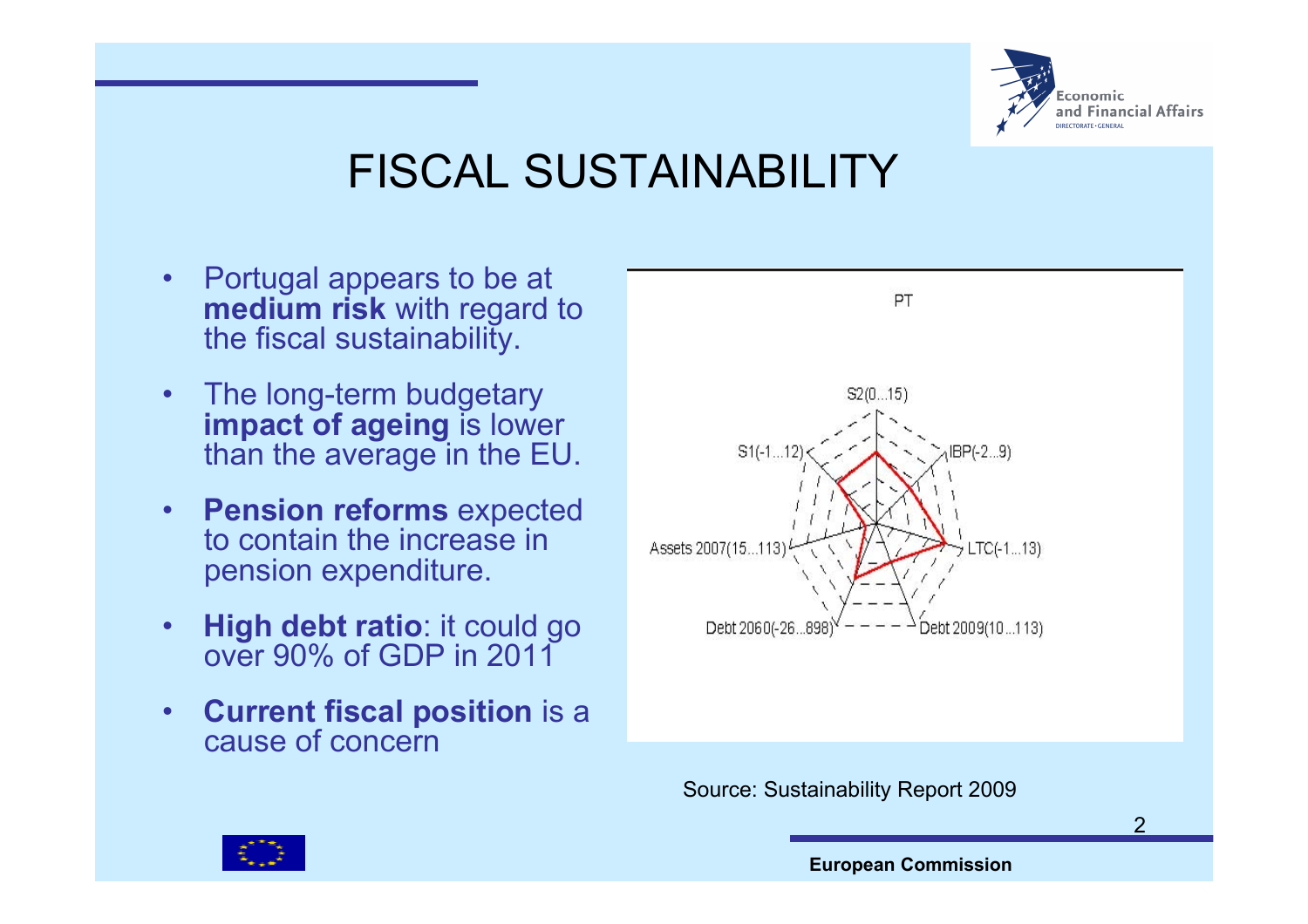#### Economic FISCAL SUSTAINABILITY: and Financial Affairs PORTUGAL IN THE EU CONTEXT: A BORDER CASE OF MEDIUM (TILTED TOWARDS HIGH) RISK?

OVERALL RISK CLASSIFICATION AND THE SUSTAINABILITY GAPS

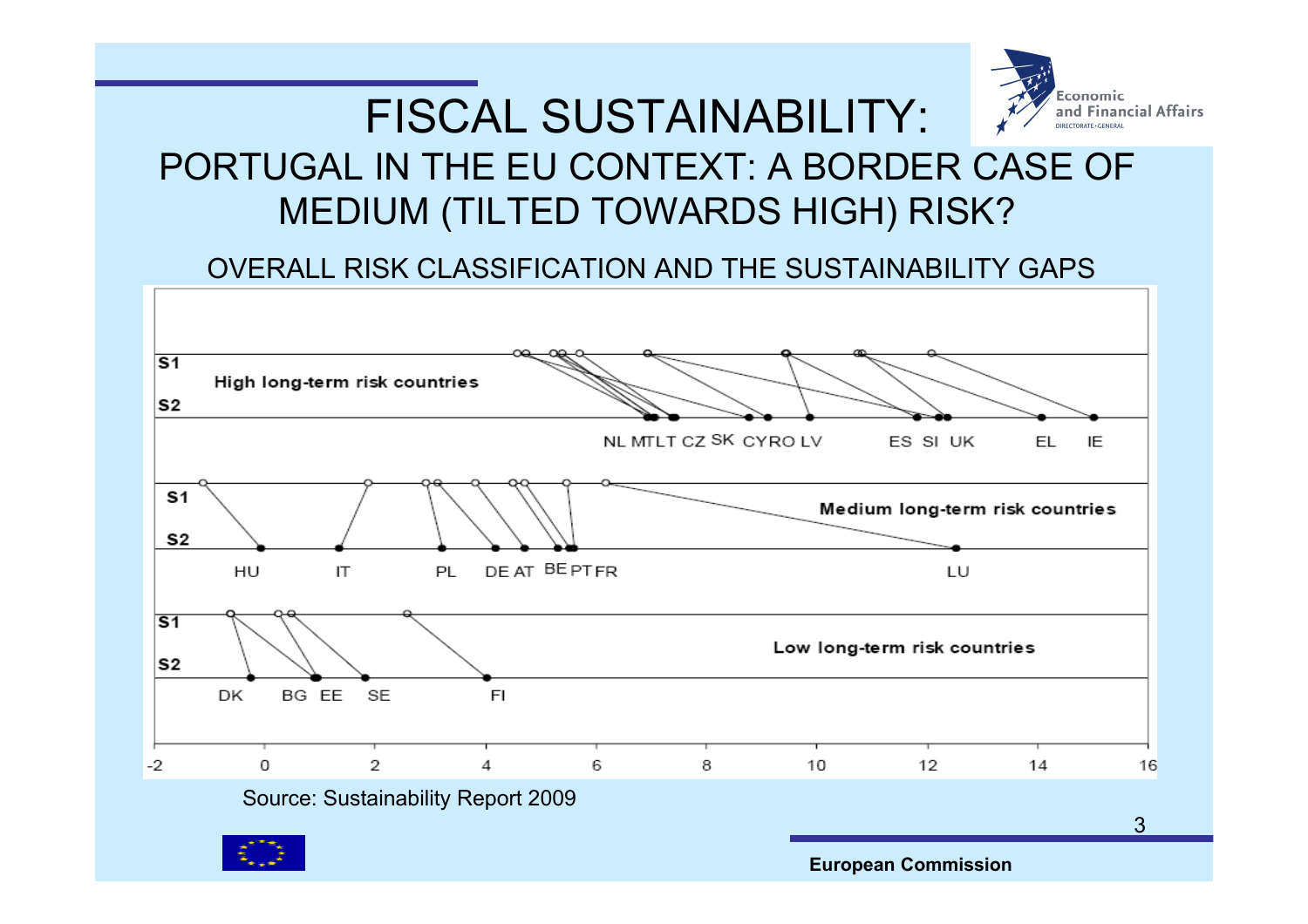## FISCAL SUSTAINABILITY:



#### PENSIONS REFORMS EXPECTED TO REDUCE PORTUGAL'S COSTS OF AGEING…

#### SUSTAINABILITY INDICATOR (S2) NOW COMPARED WITH INDICATOR IN THE 2006 SUSTAINABILITY REPORT

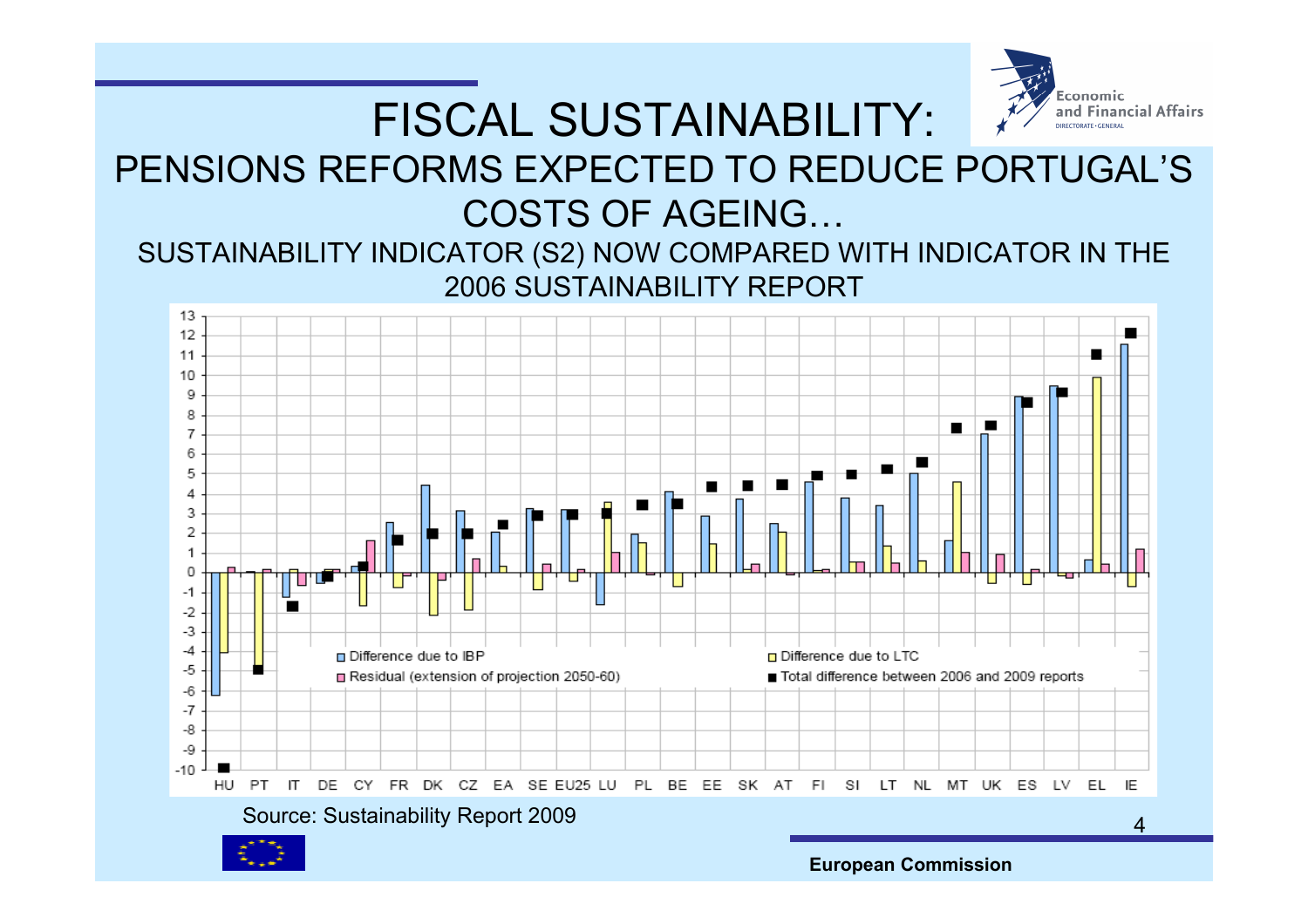

#### FISCAL SUSTAINABILITY: …BUT PORTUGAL'S CURRENT FISCAL POSITION IS WORRYING

DECOMPOSITION OF THE SUSTAINABILITY INDICATOR (S2)



#### Source: Sustainability Report 2009



**European Commission**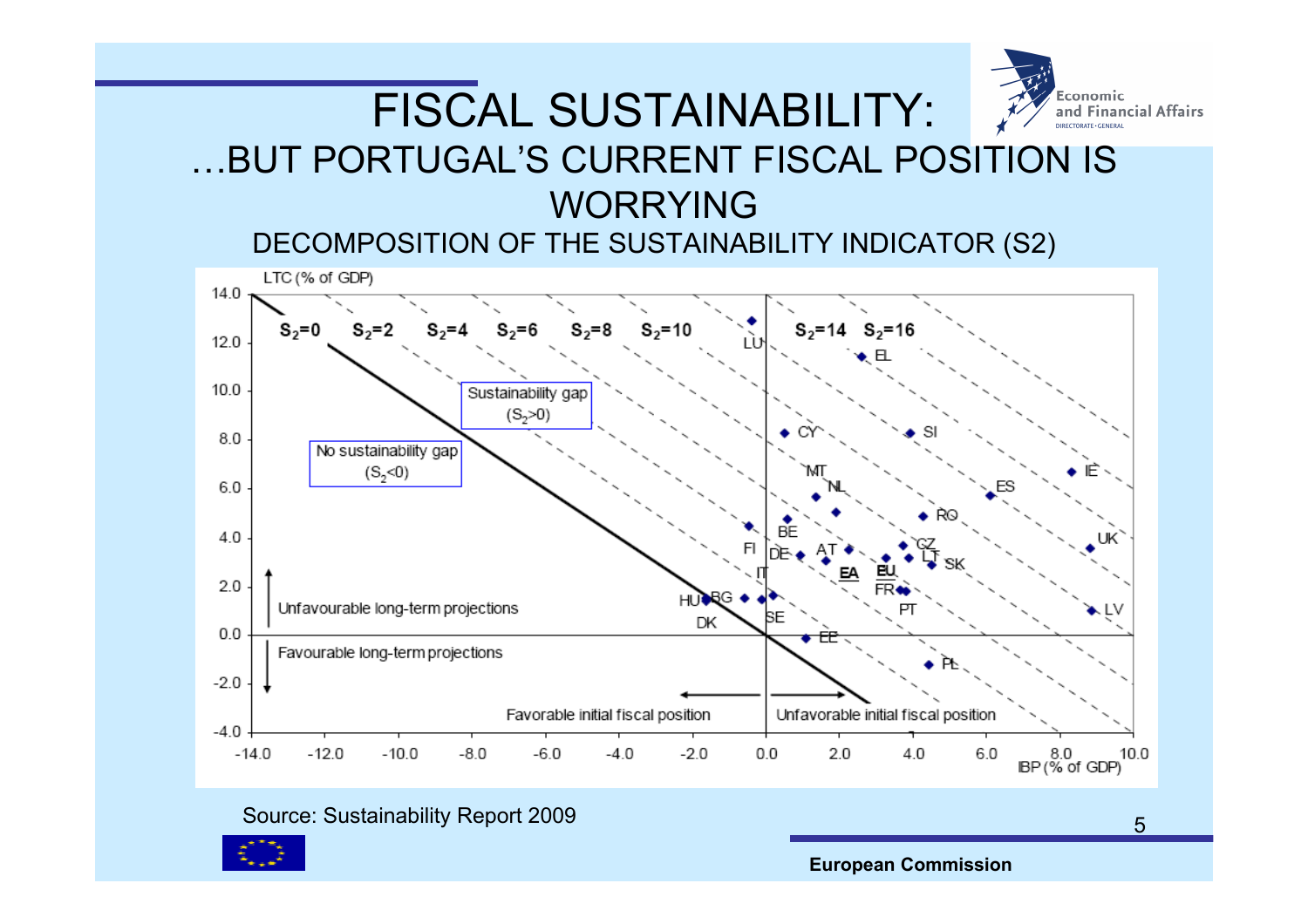

#### THE 2002 EXCESSIVE DEFICIT PROCEDURE

On the basis of a deficit of 4.1% of GDP in 2001, the Council recommended:

•"(…) to implement with resolve their budgetary plans for 2002, which aim at reducing the deficit in 2002 to 2,8% of GDP. (…)

• (…) to ensure that the government deficit in 2003 is further reduced clearly below 3% of GDP and that the government debt ratio is kept below the 60% of GDP reference value.

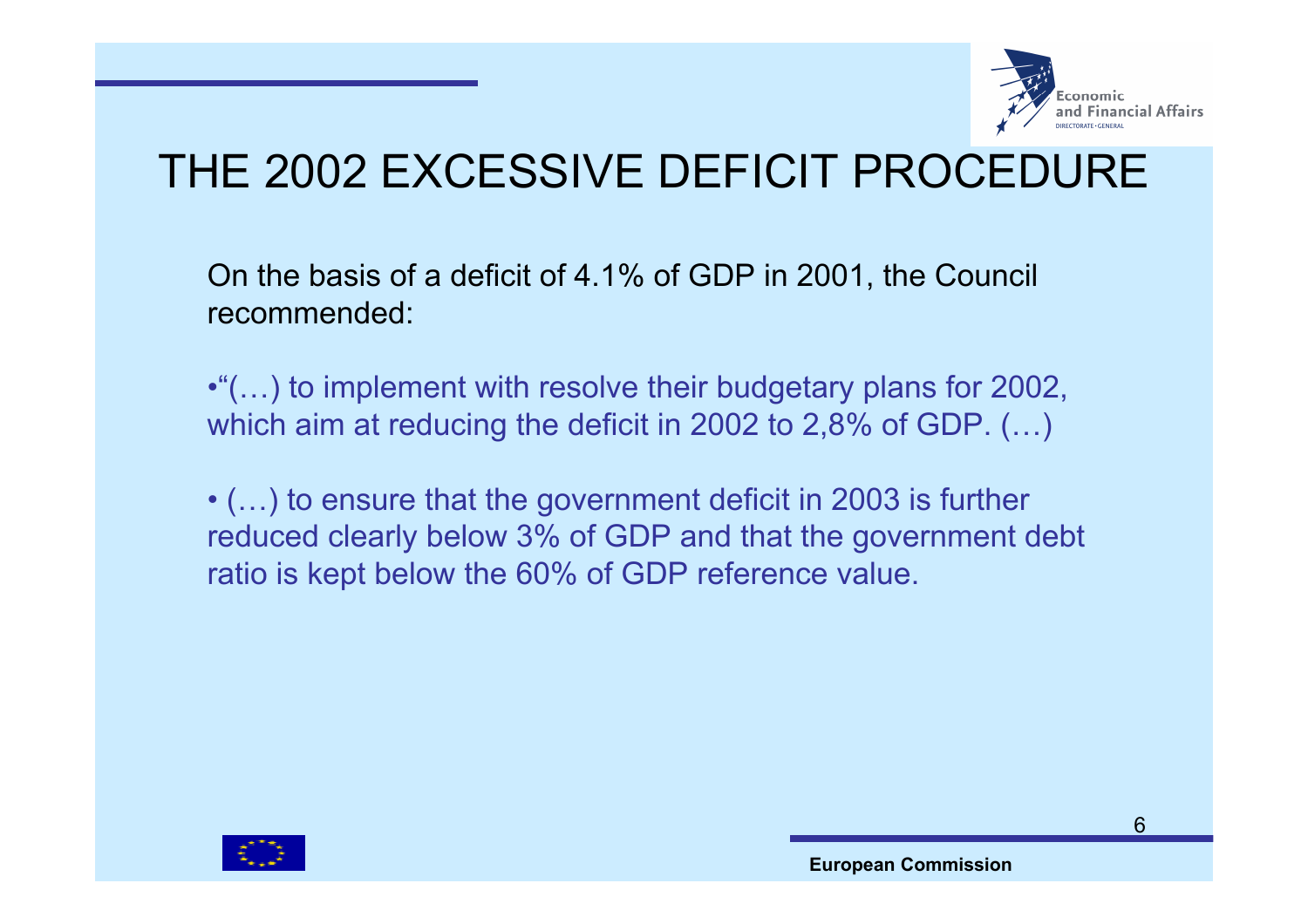

#### THE 2002 EXCESSIVE DEFICIT PROCEDURE: DEFICIT OUTTURNS





**European Commission**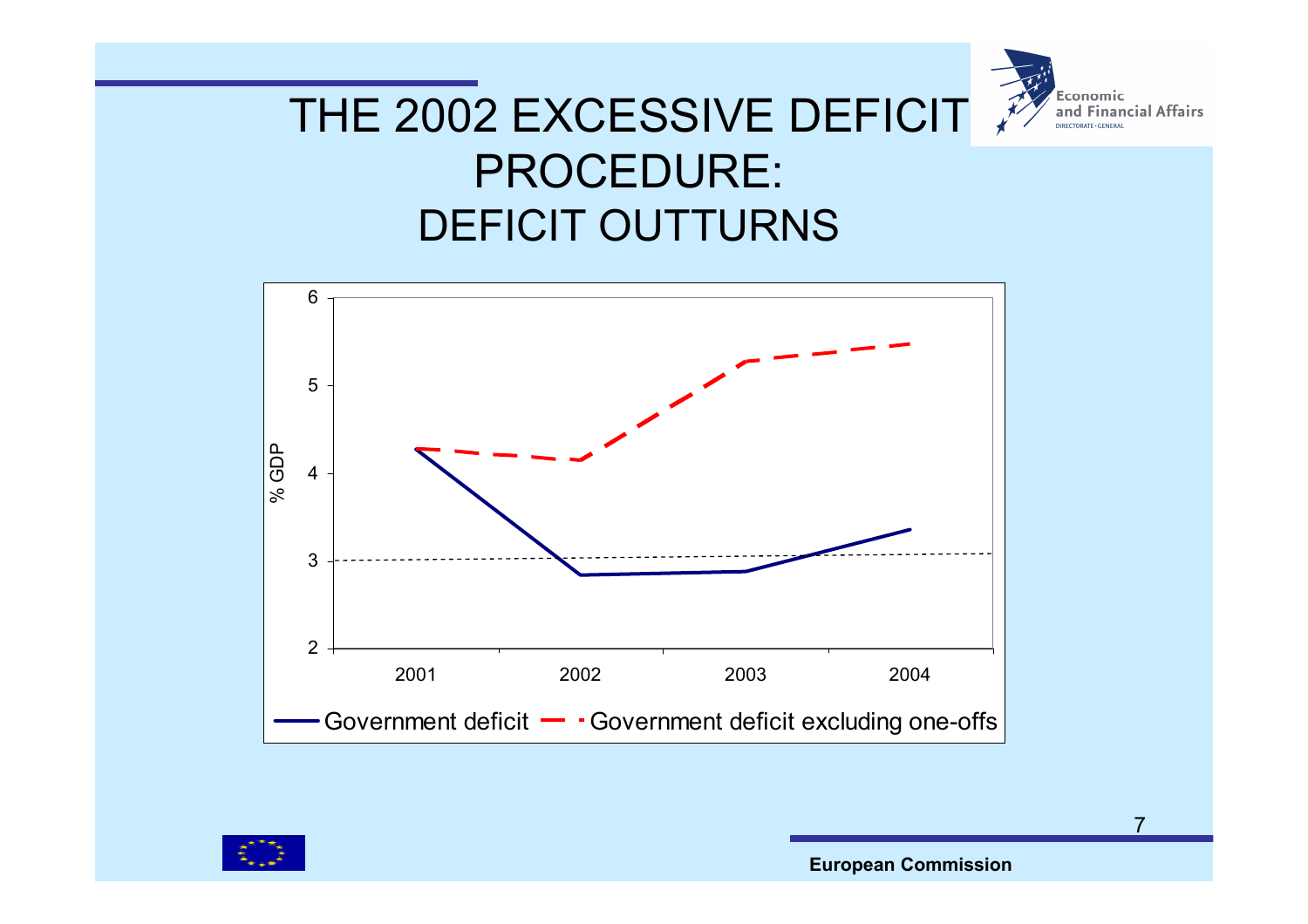

# THE 2005 EXCESSIVE DEFICIT PROCEDURE

On the basis of a planned deficit of 6.2% of GDP in 2005 and a debt ratio then at 61.9% of GDP in 2004, the Council recommended that the Portuguese authorities should :

- • «bring the **government deficit** below 3% of GDP in a credible and sustainable manner by 2008 (...), to this end, (...)
	- 1. limit the deterioration of the fiscal position in 2005, (...);
	- 2. (...) ensure a sustained and marked correction of the cyclically-adjusted deficit, excluding one-off and other temporary measures, by (...) 1,5% of GDP in 2006 from 2005, followed by (...) at least, ¾% of GDP in each of the two subsequent years;
	- 3. rapidly implement reforms to contain and reduce expenditure over the coming years;
- • ensure that the **government gross debt ratio** is brought onto a firm downward path (...) by ensuring that debt developments reflect progress in the reduction of the deficit, by avoiding debt-increasing financial transactions, and by considering carefully the possible impact on debt of major public investment projects, including those in partnership with the private sector. (...) »
- • that **budgetary consolidation** (…) is sustained through a reduction in the cyclicallyadjusted deficit, net of one-offs and other temporary measures, by at least 0.5% of GDP per year after the excessive deficit has been corrected.

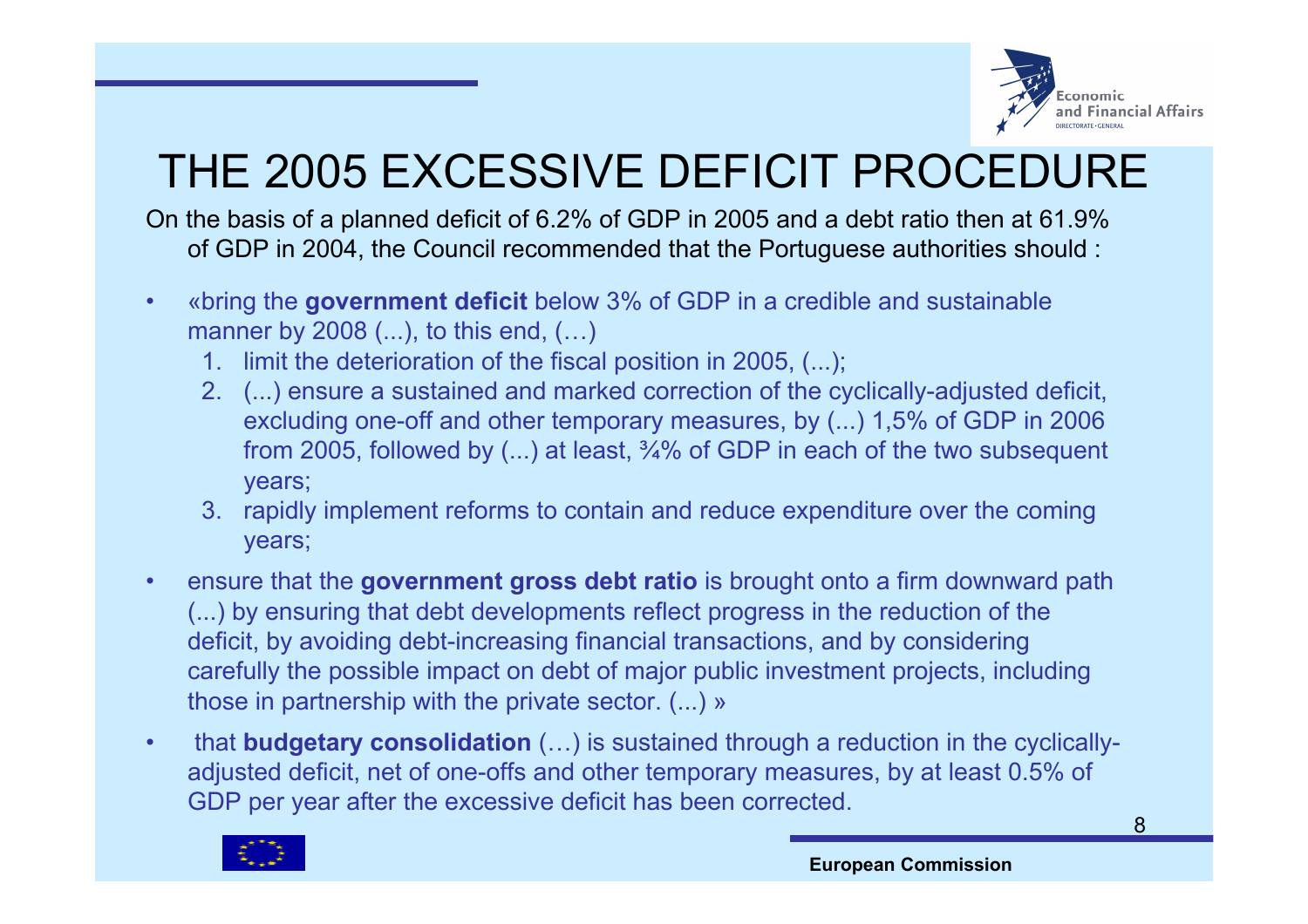

#### THE 2005 EXCESSIVE DEFICIT PROCEDURE: DEFICIT OUTTURNS





**European Commission**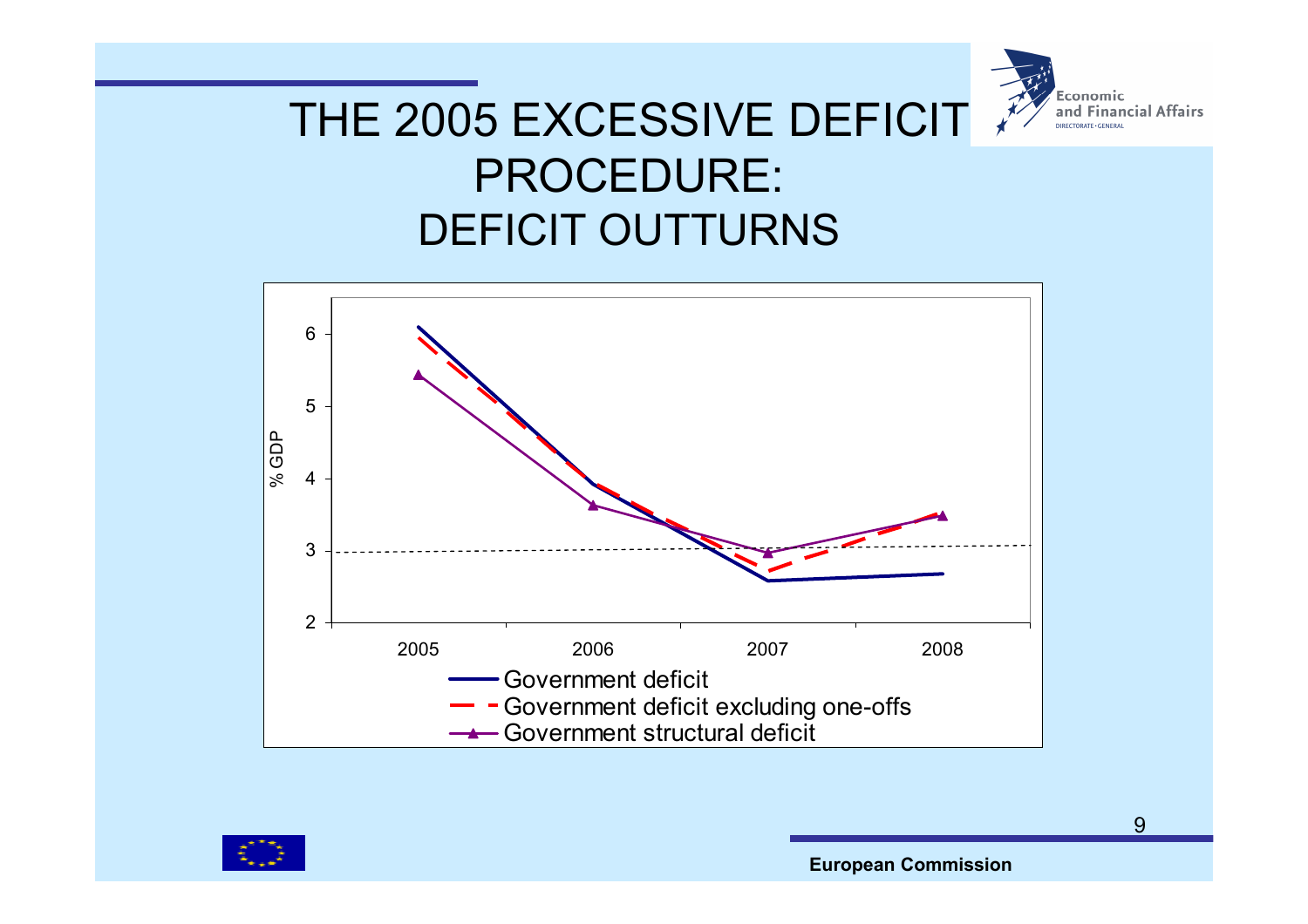

#### THE 2005 EXCESSIVE DEFICIT PROCEDURE: REVENUE AND EXPENDITURE OUTTURNS





**European Commission**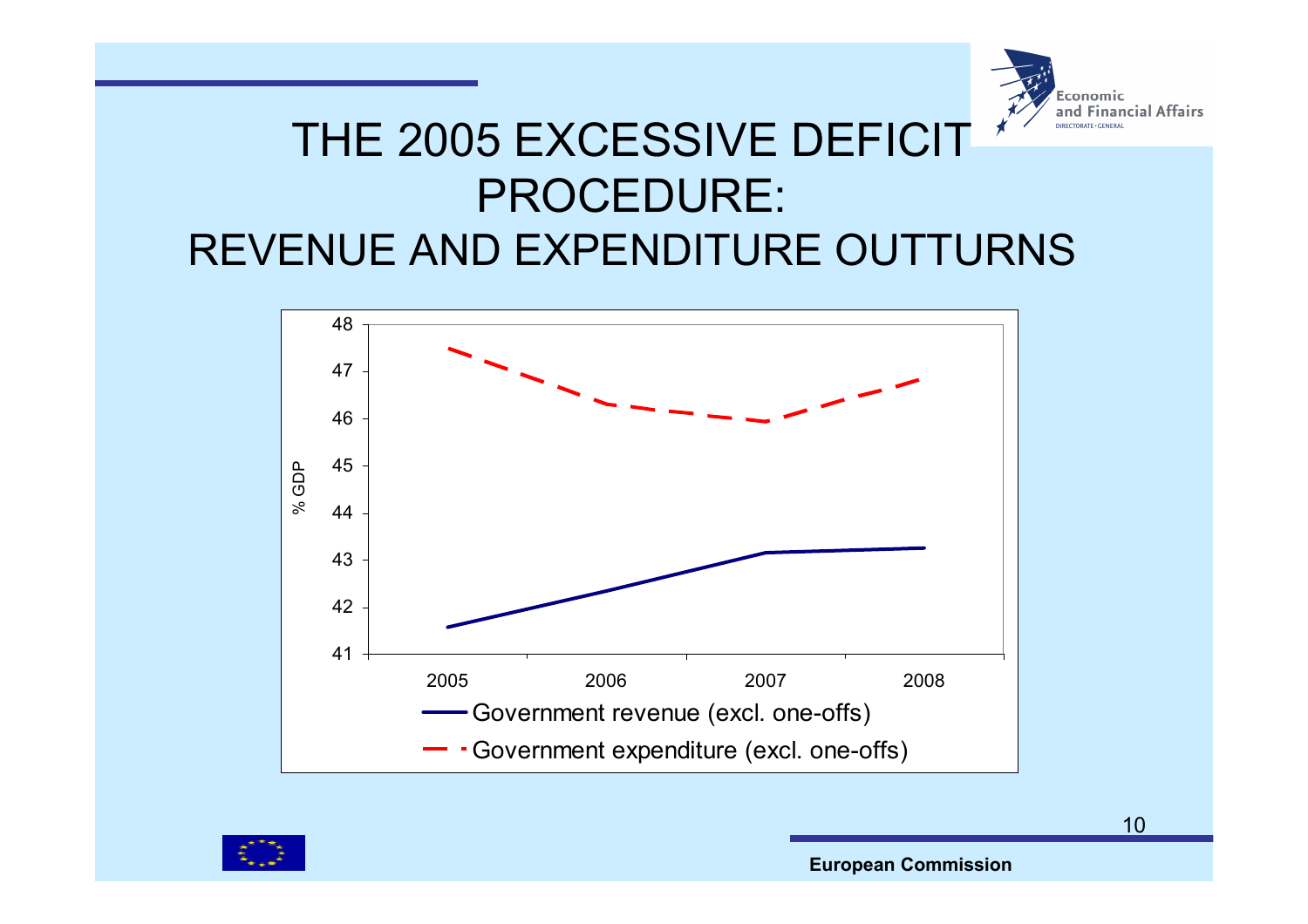

#### THE 2005 EXCESSIVE DEFICIT PROCEDURE: DEBT OUTTURNS





**European Commission**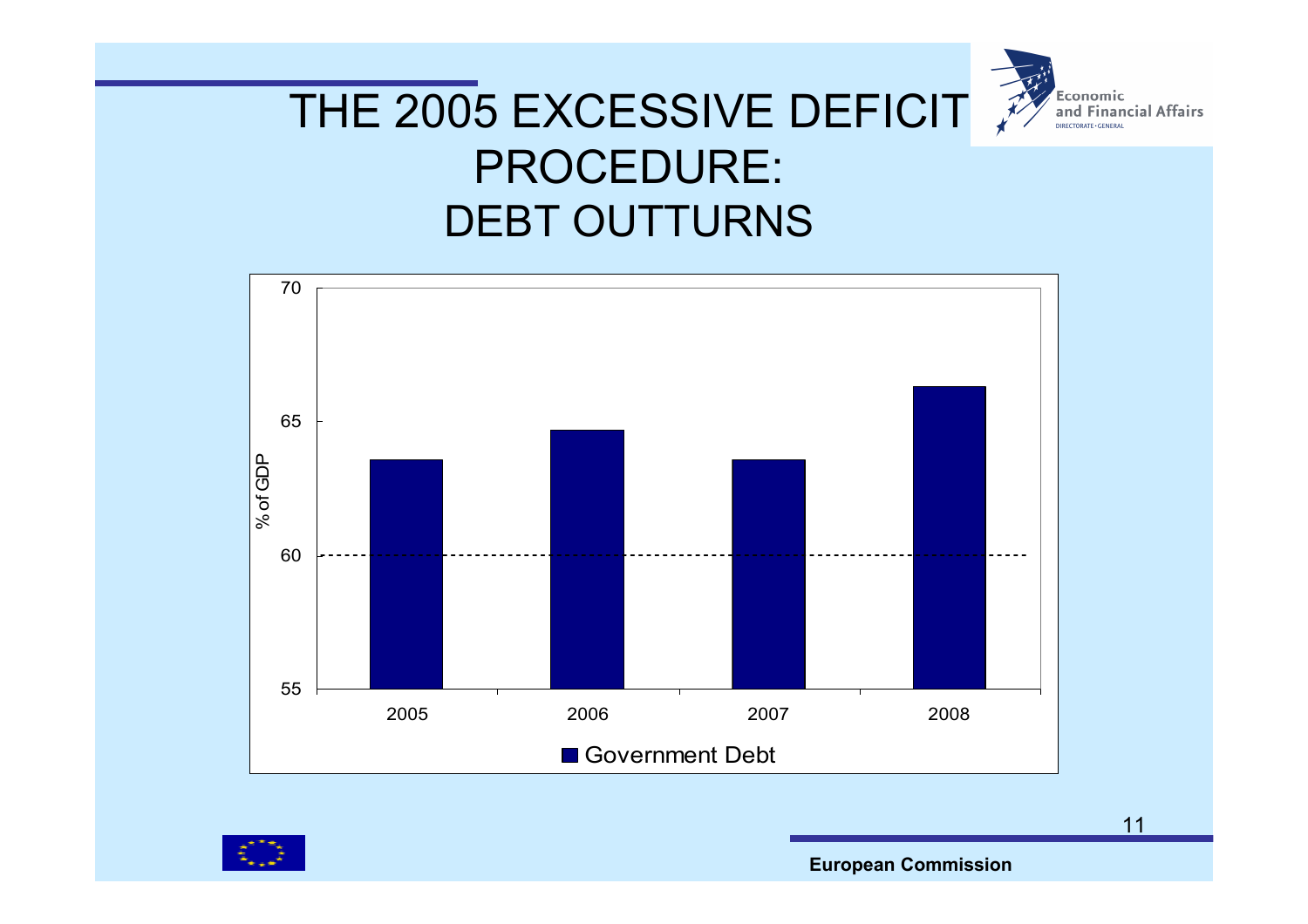

#### PUBLIC FINANCE INDICATORS: THE **EXCESSIVE** DEFICIT AND DEBT IN 2009

| <b>Summary of key public finance indicators</b> |        |                        |                   |
|-------------------------------------------------|--------|------------------------|-------------------|
| (% of GDP)                                      | 2008   | 2009                   |                   |
|                                                 |        | <b>PT (April 2009)</b> | COM (autumn 2009) |
| <b>Government balance</b>                       | $-2.6$ | $-5.9$                 | $-8.0$            |
| <b>Government debt</b>                          | 66.4   | 74.6                   | 77.4              |
| GDP (% change)                                  | 0.0    | $-3.4$                 | $-2.9$            |

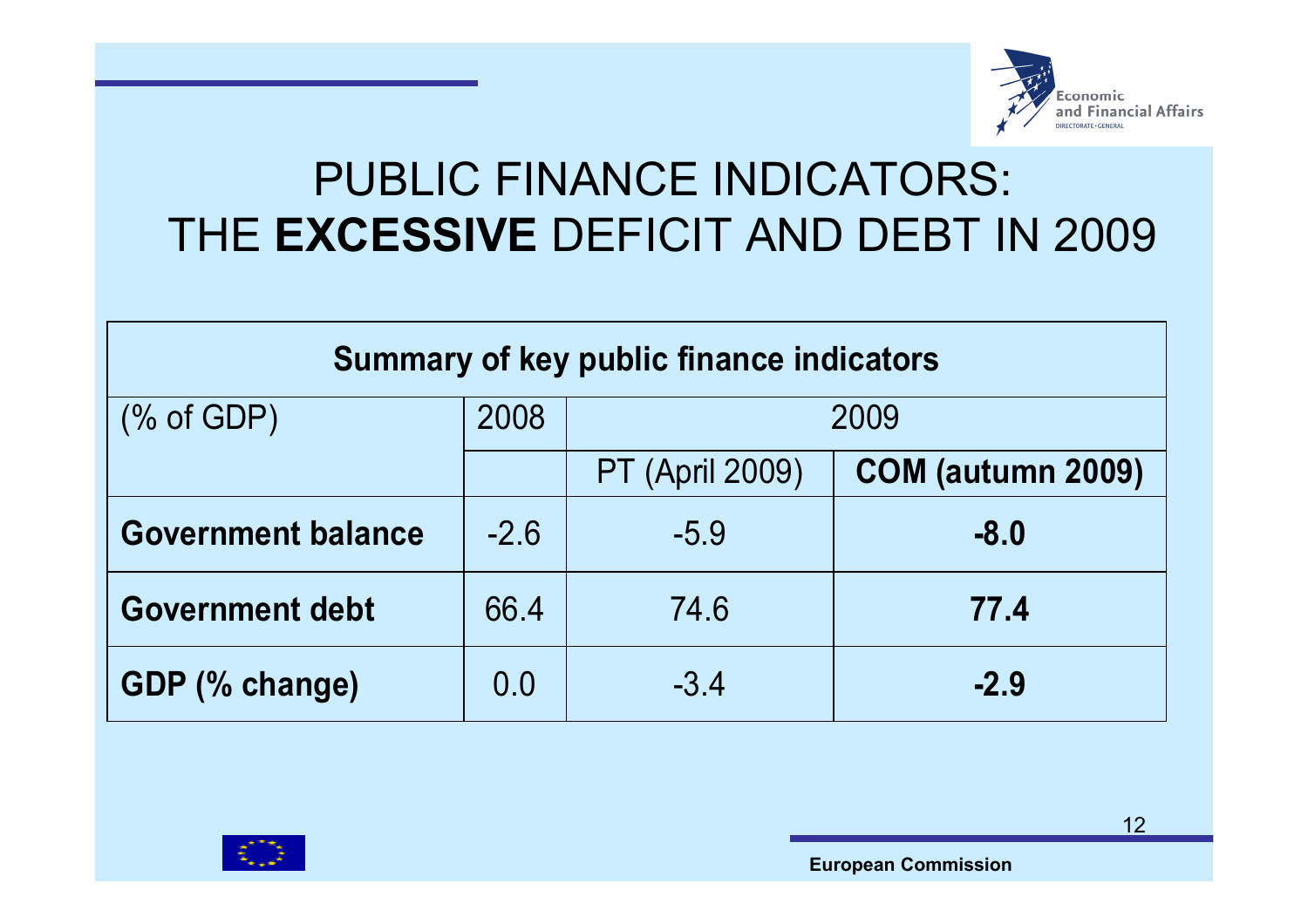

# THE 2009 EXCESSIVE DEFICIT PROCEDURE

The Commission **recommends** that the Portuguese authorities:

- • bring the general government deficit below 3% of GDP in a credible and sustainable manner by **2013** and to:
	- a) implement the consolidation strategy envisaged in the January 2009 update of the Stability Programme;
	- b) ensure an average annual fiscal effort of 1¼ % of GDP over the period 2010-2013;
	- c) specify the measures that are necessary to achieve the correction of the excessive deficit by 2013 and accelerate the reduction of the deficit if economic or budgetary conditions turn out better than currently expected.

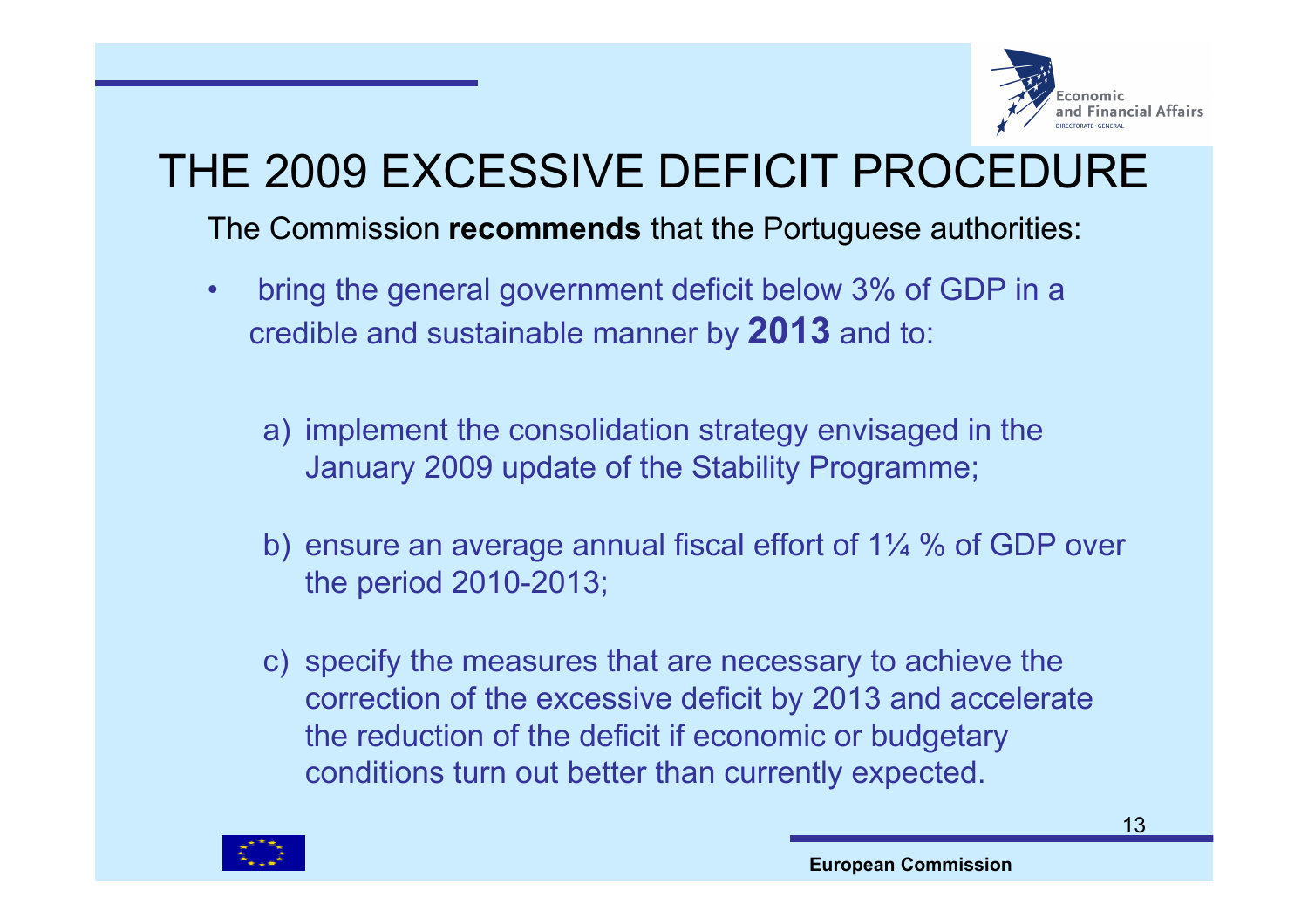

# THE 2009 EXCESSIVE DEFICIT PROCEDURE

The Commission has also **recommended** Portugal to:

• seize any opportunity to accelerate the reduction of the gross debt ratio back towards the reference value;

• strengthen the enforceable nature of its medium-term budgetary framework and continue to improve the monitoring of the budget execution throughout the year.

The Portuguese authorities are also **invited** to:

- implement reforms with a view to raising potential GDP growth
- enhance the quality of public finances

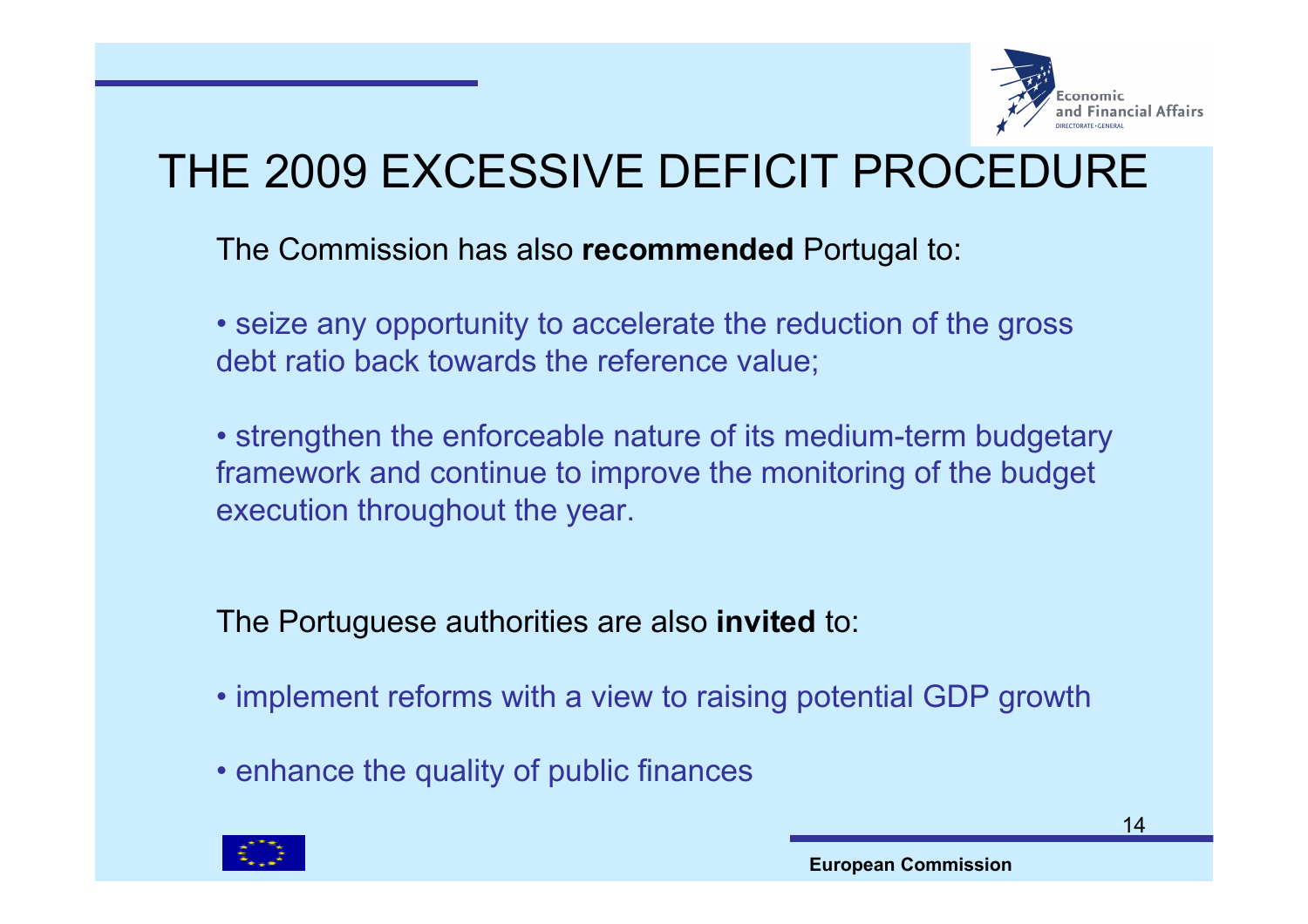

#### BOTH REVENUE AND PARTICULARLY EXPENDITURE TRENDING UP



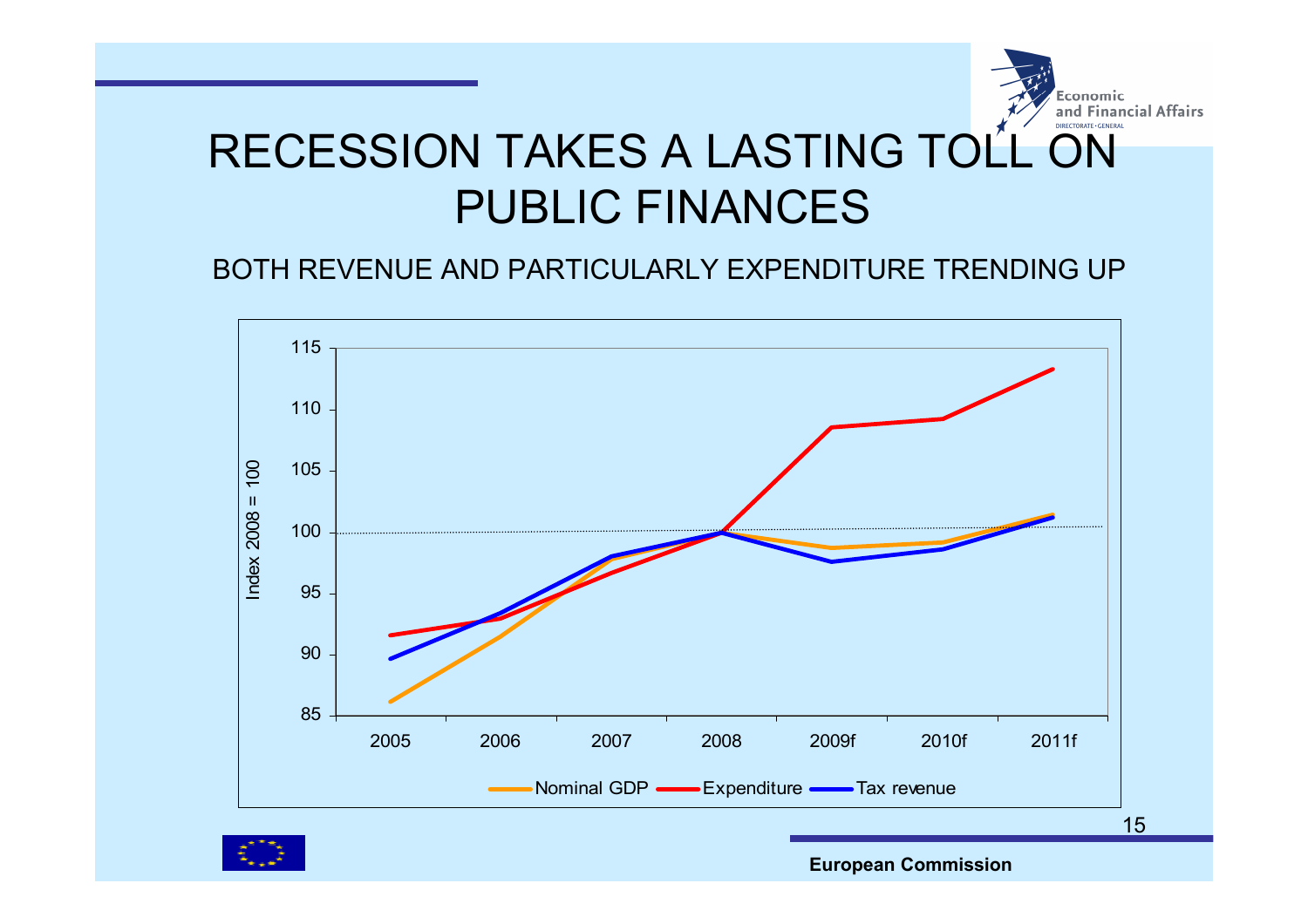

#### EXPENDITURE RATIO: (LOW) DENOMINATOR EFFECT IS WEIGHING



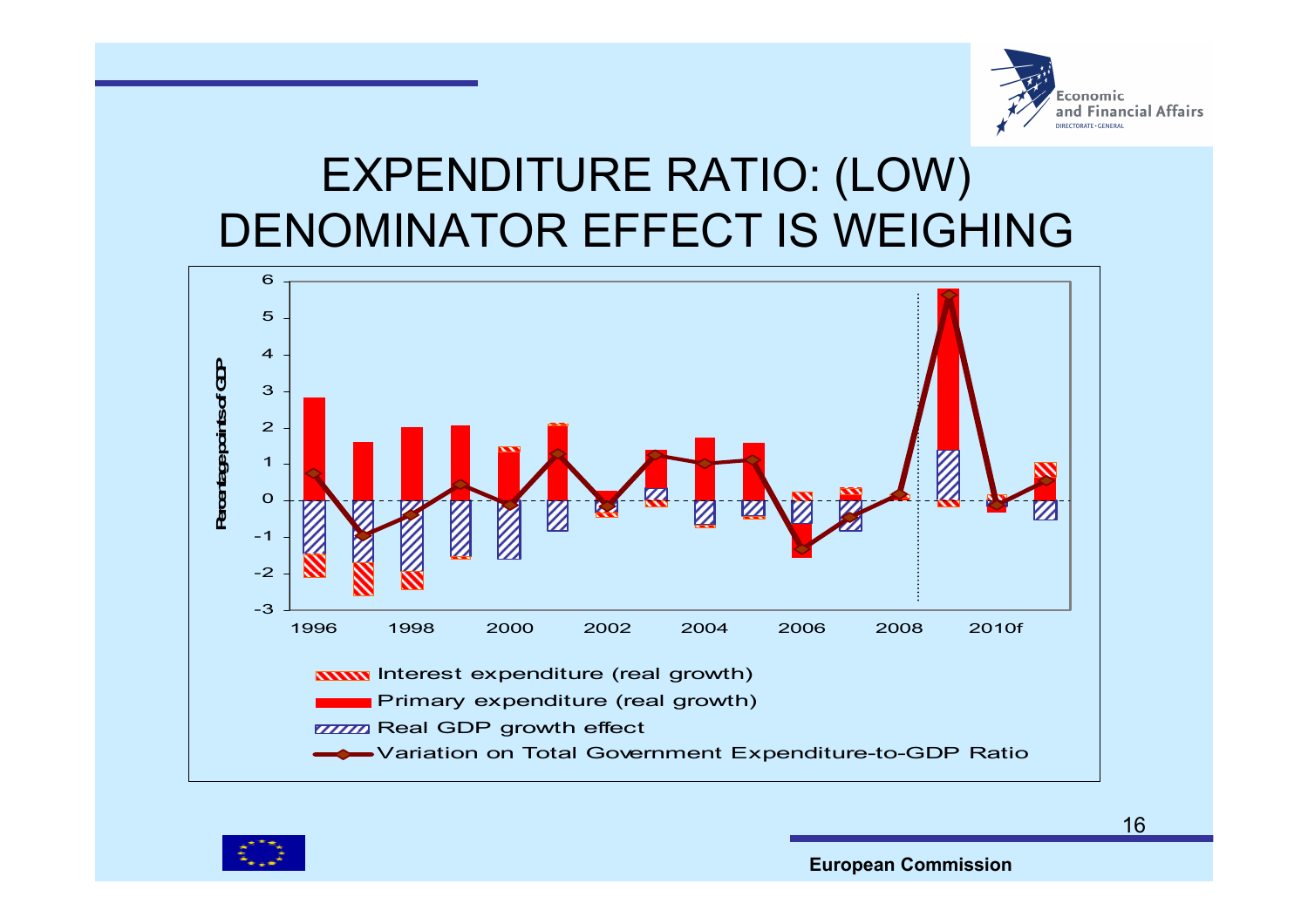

#### FISCAL POLICY AND THE BUDGETARY FRAMEWORK

#### Shortcomings in the **conduct of fiscal policy in Portugal include**:

- lack of fiscal discipline
- insufficient budgetary planning
- episodes of pro-cyclical fiscal policies

This can partly be attributed to the significant **weaknesses of its domestic fiscal framework**:

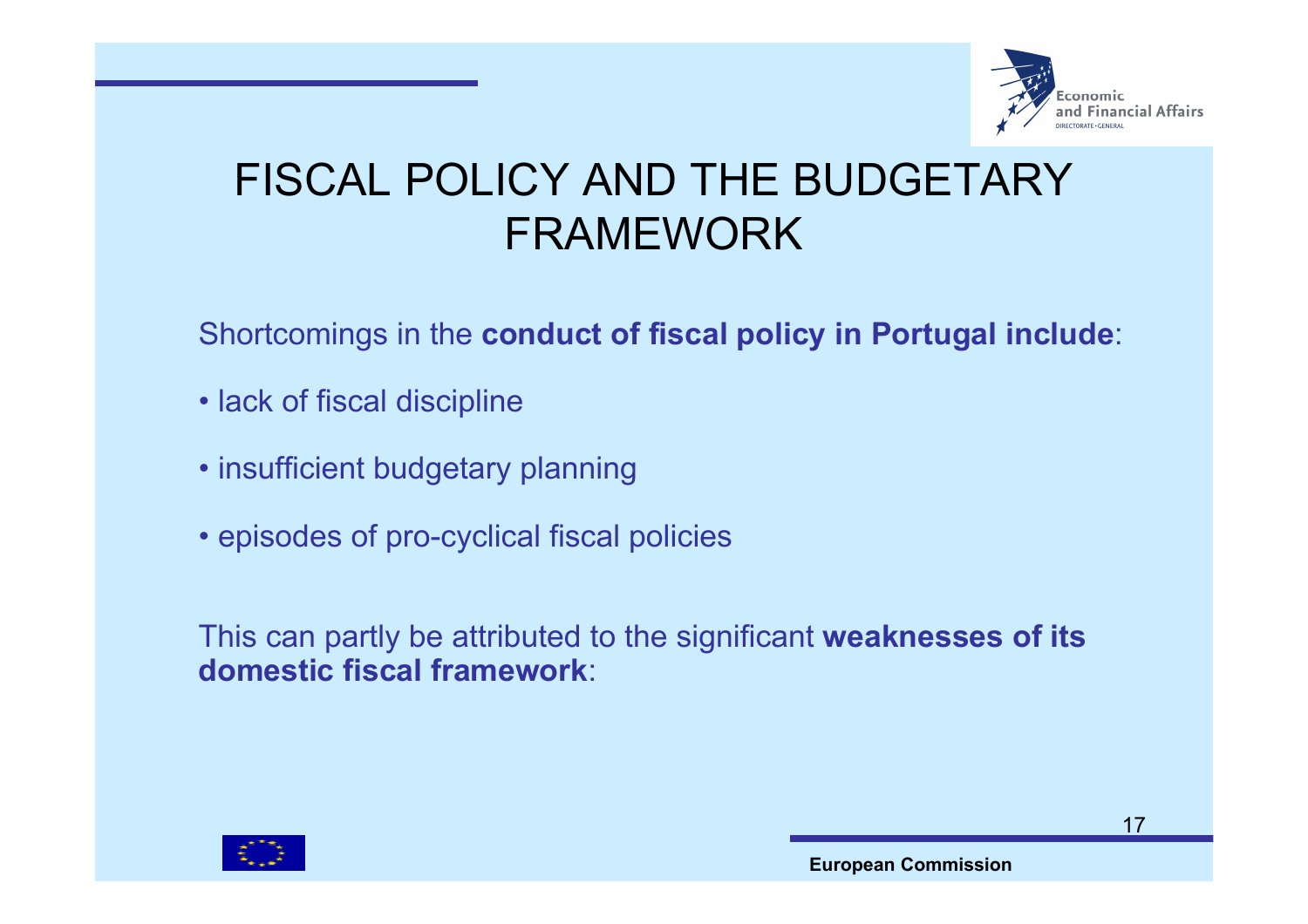

#### WEAKNESSES OF THE PORTUGUESE BUDGETARY FRAMEWORK

• Low coverage of its three budget balance rules, which cover close to 30% of general government finances

• The monitoring and enforcement mechanisms of these rules are rather weak and no independent body is involved in these tasks.

• Low adequacy between medium-term budgetary targets and short term fiscal outcomes (e.g. the systematic deviations from the medium-term target in the Stability Programme - next slide).

• Portugal ranks in the 24th position across the 27 Member States regarding the quality of its medium-term fiscal planning.

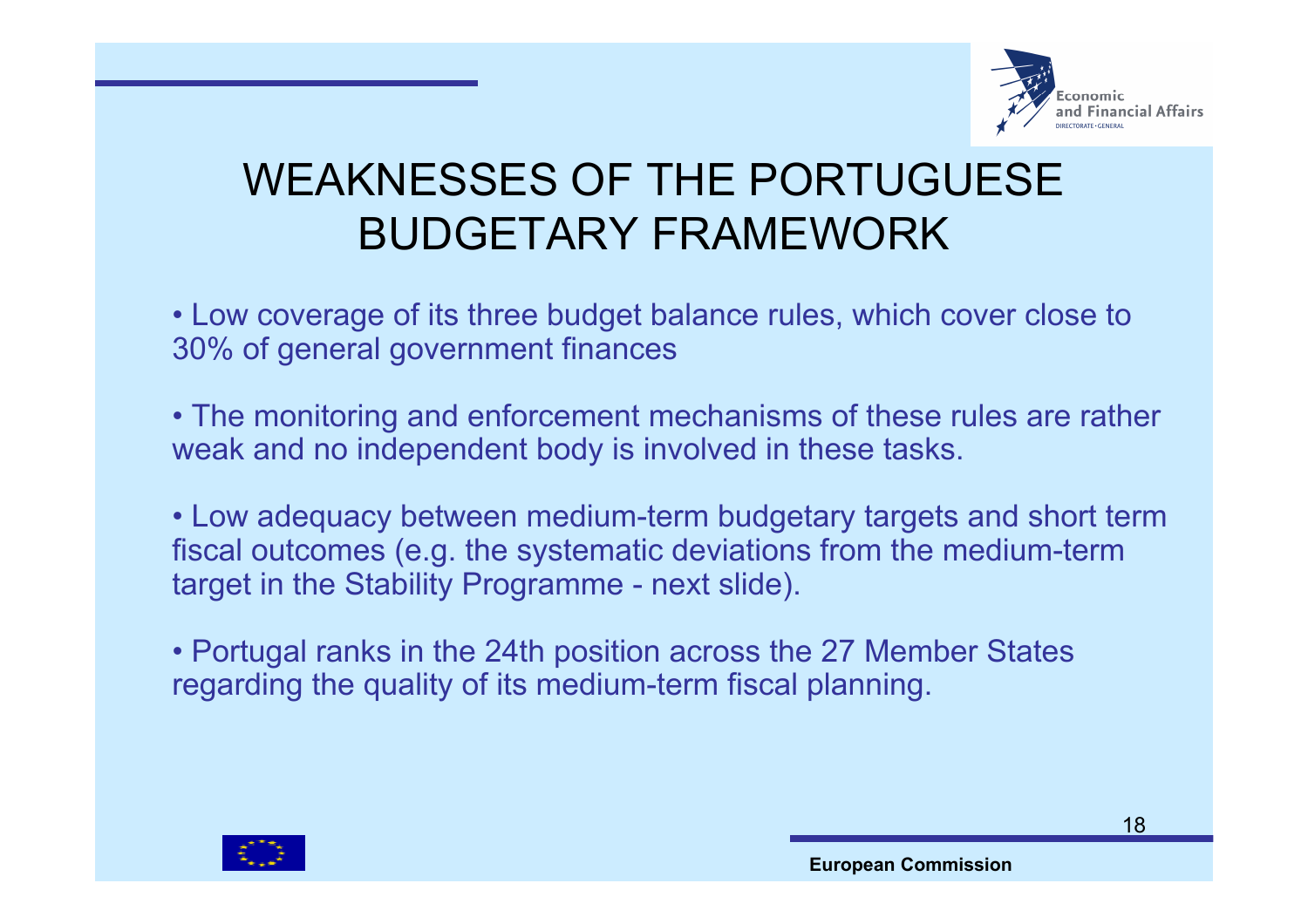

## MEDIUM-TERM BUDGETARY TARGETS AND SHORT TERM FISCAL OUTCOMES: **DEFICIT**

**Government balance projections in successive programmes (% of GDP)** 



Source: Commission services' (COM) and successive stability programmes



**European Commission**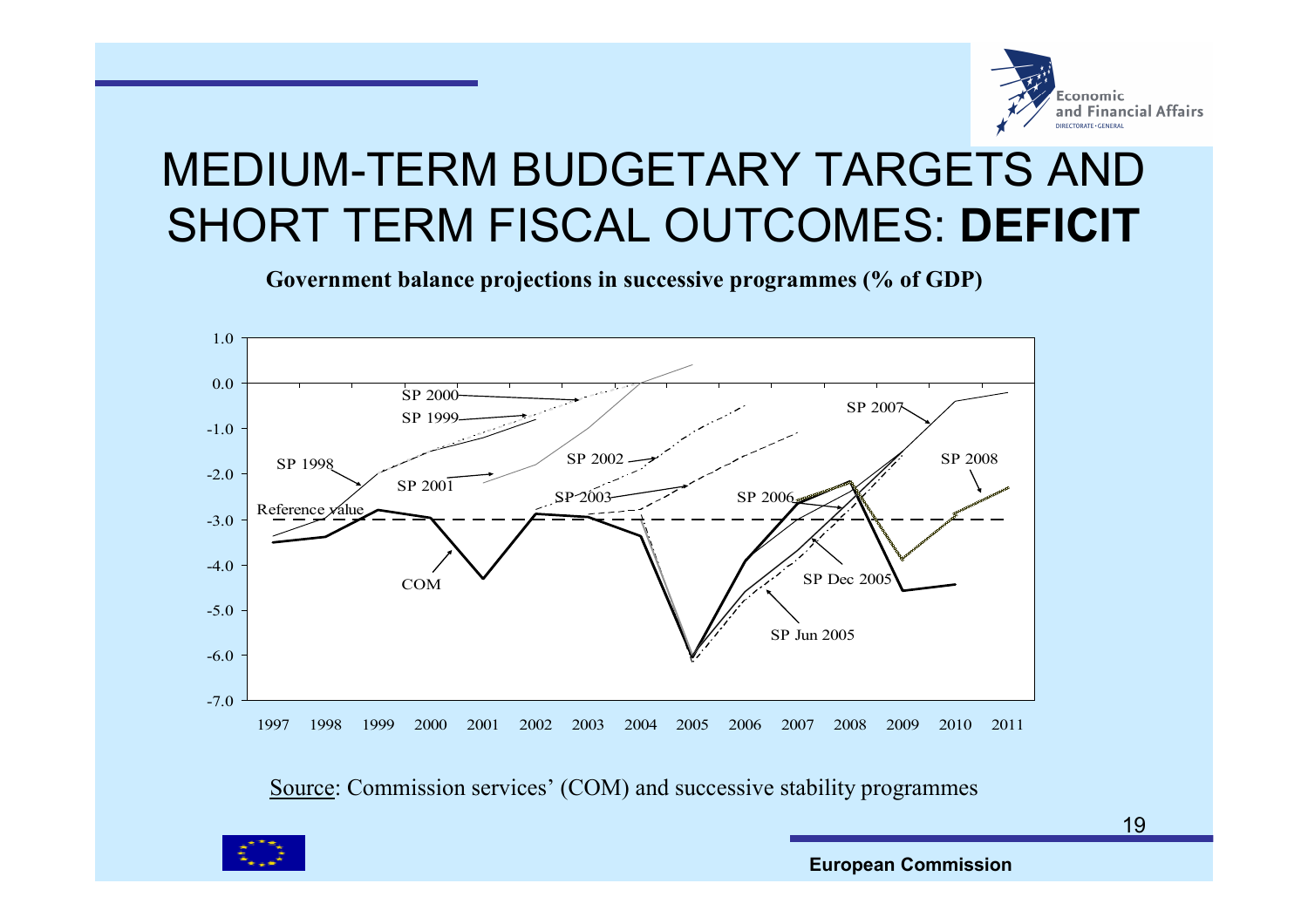

## MEDIUM-TERM BUDGETARY TARGETS AND SHORT TERM FISCAL OUTCOMES : **DEBT**

**Debt projections in successive programmes (% of GDP)** 



Source: Commission services' (COM) and successive stability programmes



**European Commission**